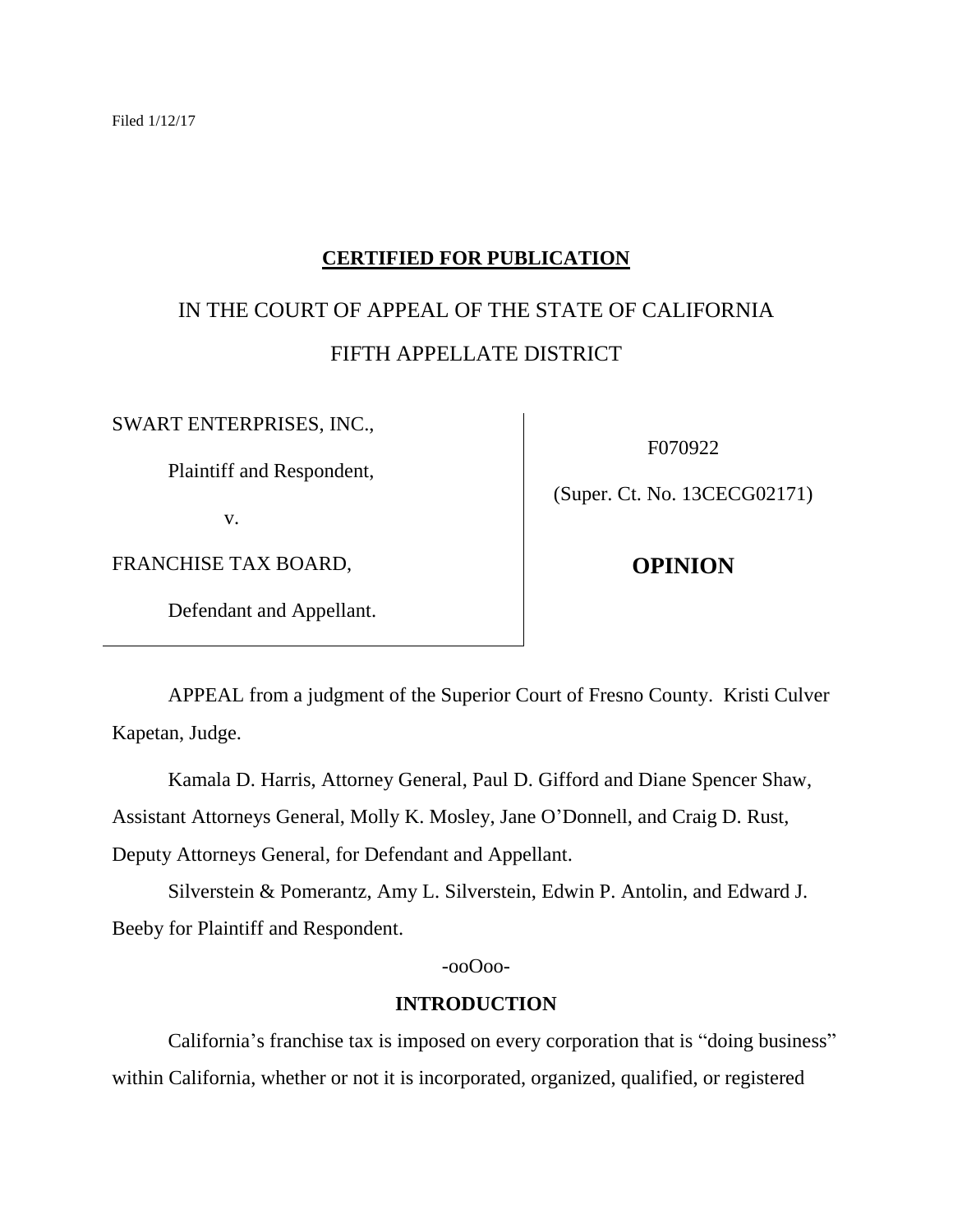under California law. (Rev. & Tax. Code,  $\frac{1}{2}$  § 23151, subd. (a).) The phrase "doing business," for purposes of the franchise tax, means "actively engaging in any transaction for the purpose of financial or pecuniary gain or profit." (§ 23101, subd. (a); see Cal. Code Regs., tit. 18, § 23101 (Regulation 23101).) The minimum liability for all corporations falling within the purview of section 23151 is \$800 per year. (§ 23153, subd.  $(d)(1)$ .)

The issue before us is whether the franchise tax applies to an out-of-state corporation whose sole connection with California is a 0.2 percent ownership interest in a manager-managed California limited liability company (LLC) investment fund. We conclude passively holding a 0.2 percent ownership interest, with no right of control over the business affairs of the LLC, does not constitute "doing business" in California within the meaning of section 23101. We affirm the judgment of the trial court.

#### **FACTUAL AND PROCEDURAL HISTORY**

This appeal is based on the parties' cross-motions for summary judgment. There are no material facts in dispute.

Swart Enterprises, Inc. (Swart), is a small family-owned corporation, incorporated in Iowa. Swart operates a 60-acre farm in Kansas, where it occasionally feeds cattle for beef sales in Nebraska. Its place of business and headquarters are located in Iowa. Swart has no physical presence in California, such as real or personal property, or employees; it does not sell or market products or services to California; and it is not registered with the California Secretary of State to transact interstate business.

In 2007, Swart invested \$50,000 in Cypress Equipment Fund XII, LLC (Cypress LLC or the Fund) and became a member of the LLC. Swart's investment amounted to a 0.2 percent ownership interest. This is Swart's sole connection with California.

**<sup>1</sup>**All undefined statutory citations are to the California Revenue and Taxation Code unless otherwise indicated.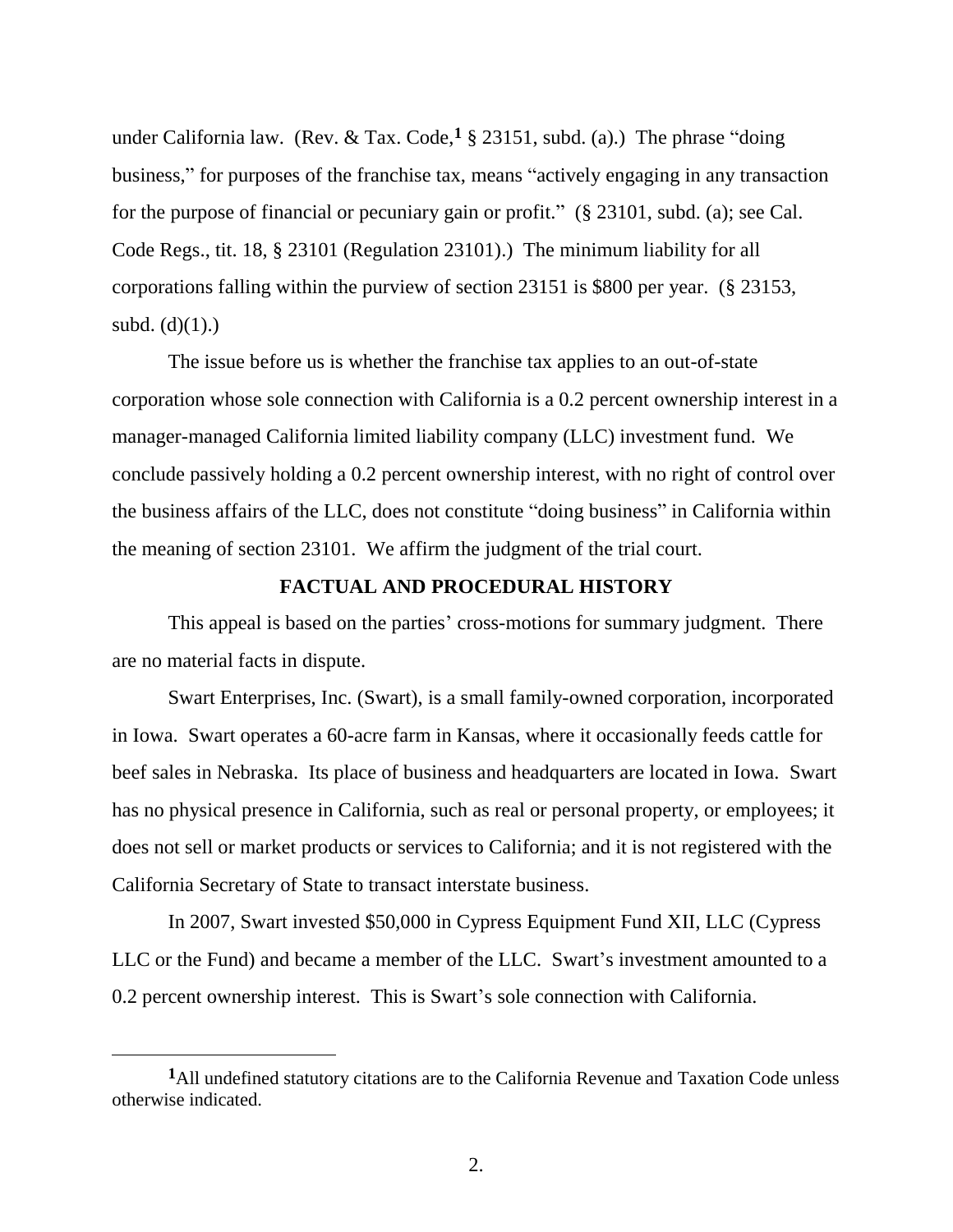Cypress LLC was formed as an LLC under California law in 2005 for purposes of acquiring, holding, leasing, and disposing of capital equipment. The LLC is managermanaged, as opposed to member-managed. Under Cypress LLC's articles of organization and operating agreement, the sole manager of the fund, Cypress Equipment Management Corporation III, was given "full, exclusive and complete authority in the management and control of the business of the Fund ...."

Swart was not involved in any way in Cypress LLC's operations or management. In fact, "Members other than the Manager [were prohibited from taking] part in the control, conduct or operation of the Fund and [had] no right or authority to act for or bind the Fund." Thus, members had no authority to act as an agent, bind, execute an instrument on behalf of Cypress LLC, or to otherwise act in any way on its behalf.

In 2009 and 2010, Cypress LLC elected to be taxed as a partnership under federal and state law. During these same years, Cypress LLC was not required to pay taxes pursuant to section 18633.5, subdivision (e)(1) because the Fund had insufficient income.

In 2010, Swart passively held its 0.2 percent investment. However, based on its ownership interest in Cypress LLC, the Franchise Tax Board (FTB) demanded that Swart file a California corporate franchise tax return for the tax year ending June 30, 2010, and pay the \$800 minimum franchise tax due on that return. Swart paid the tax, which amounted to \$1,106 with penalties and interest, but contested it and requested a refund.

To be required to file a California corporation franchise tax return and pay the \$800 minimum tax, Swart had to be incorporated in California, qualified to transact business in California, or actively doing business in California. (§ 23153, subds. (a), (b)(1)-(3).) The FTB concluded Swart was doing business in California based on the fact it held an ownership interest in Cypress LLC, and Cypress LLC had elected to be treated as a partnership for purposes of federal income taxes. The FTB explained under section 23101, "A foreign business entity (partnership, LLC, or corporation) is considered doing business in California if it is a member of an LLC that is doing business in California,"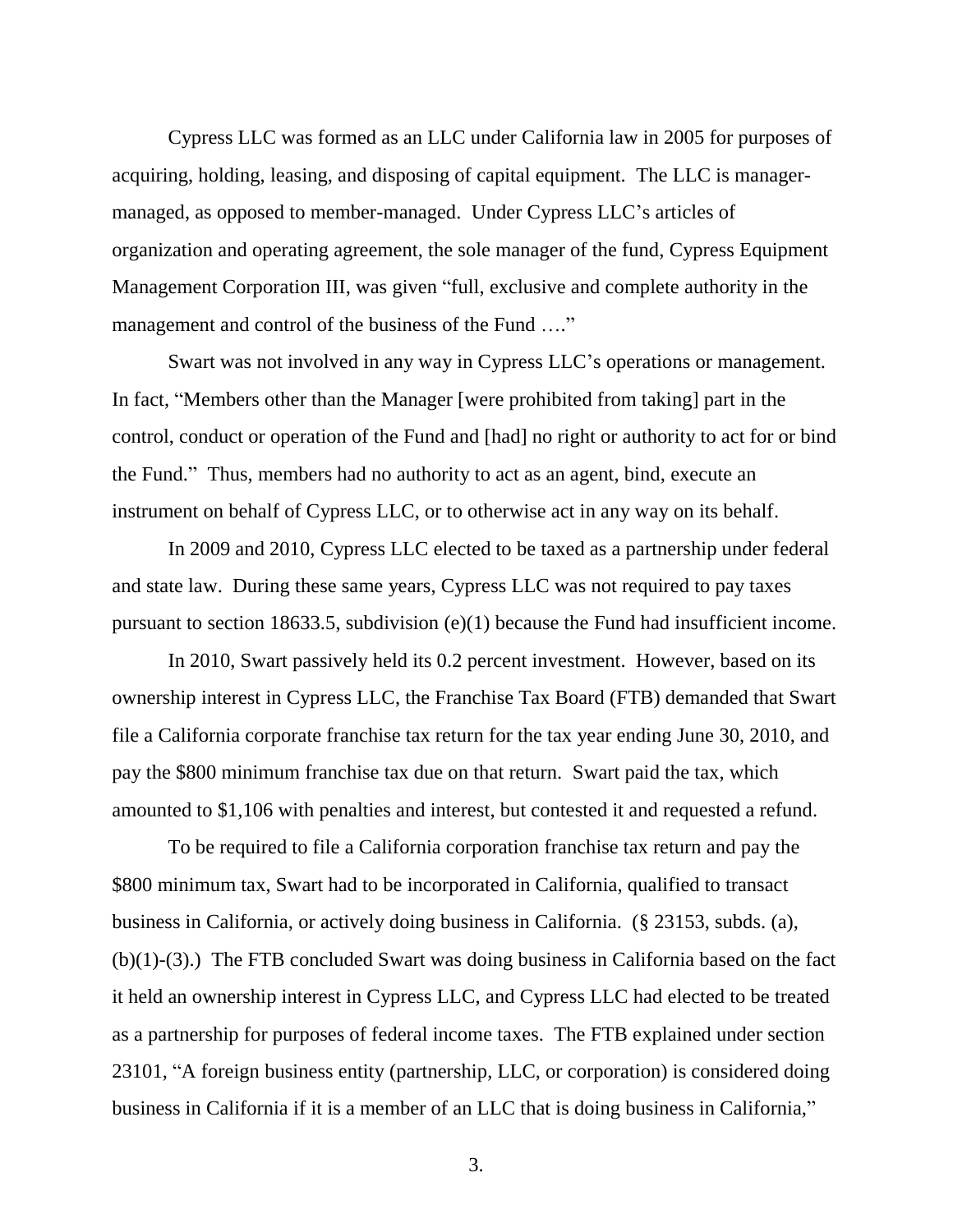and under section 23151, corporations doing business in the State of California must file a tax return and pay the annual minimum franchise tax of \$800.

Swart claimed it was not subject to the franchise tax because it held no other investments in California, it did not otherwise do business in California, and it was only a passive member in Cypress LLC. Swart further claimed imposition of the franchise tax violated the due process clause and commerce clause of the United States Constitution. The FTB denied Swart's request for refund.

Swart timely filed a complaint seeking a tax refund and declaratory relief. After briefing and argument on the parties' cross-motions for summary judgment, the trial court entered an order granting Swart's motion for summary judgment and denying the FTB's motion for summary judgment. Swart was awarded a refund in the amount of \$1,106.71.

On November 25, 2014, notice of entry of judgment was served. On January 16, 2015, the FTB filed a timely notice of appeal.

#### **ANALYSIS**

#### **I. Swart Was Not "Doing Business" in California**

The Attorney General contends Swart was doing business in California because Cypress LLC elected to be treated as a partnership for federal income taxation purposes, and because Cypress LLC is doing business in California, so is Swart. We disagree.

Although this matter calls for our independent judgment, our views are substantially consistent with the trial court's ruling, which we find to be logical and wellreasoned. We are not persuaded Swart may be deemed to be doing business in California because it owns a 0.2 percent interest in a manager-managed LLC doing business in California. Swart's only connection to California was a mere 0.2 percent ownership interest it *passively* held during the tax year the franchise tax was imposed. This interest closely resembled that of a limited, rather than general, partnership as evinced by the fact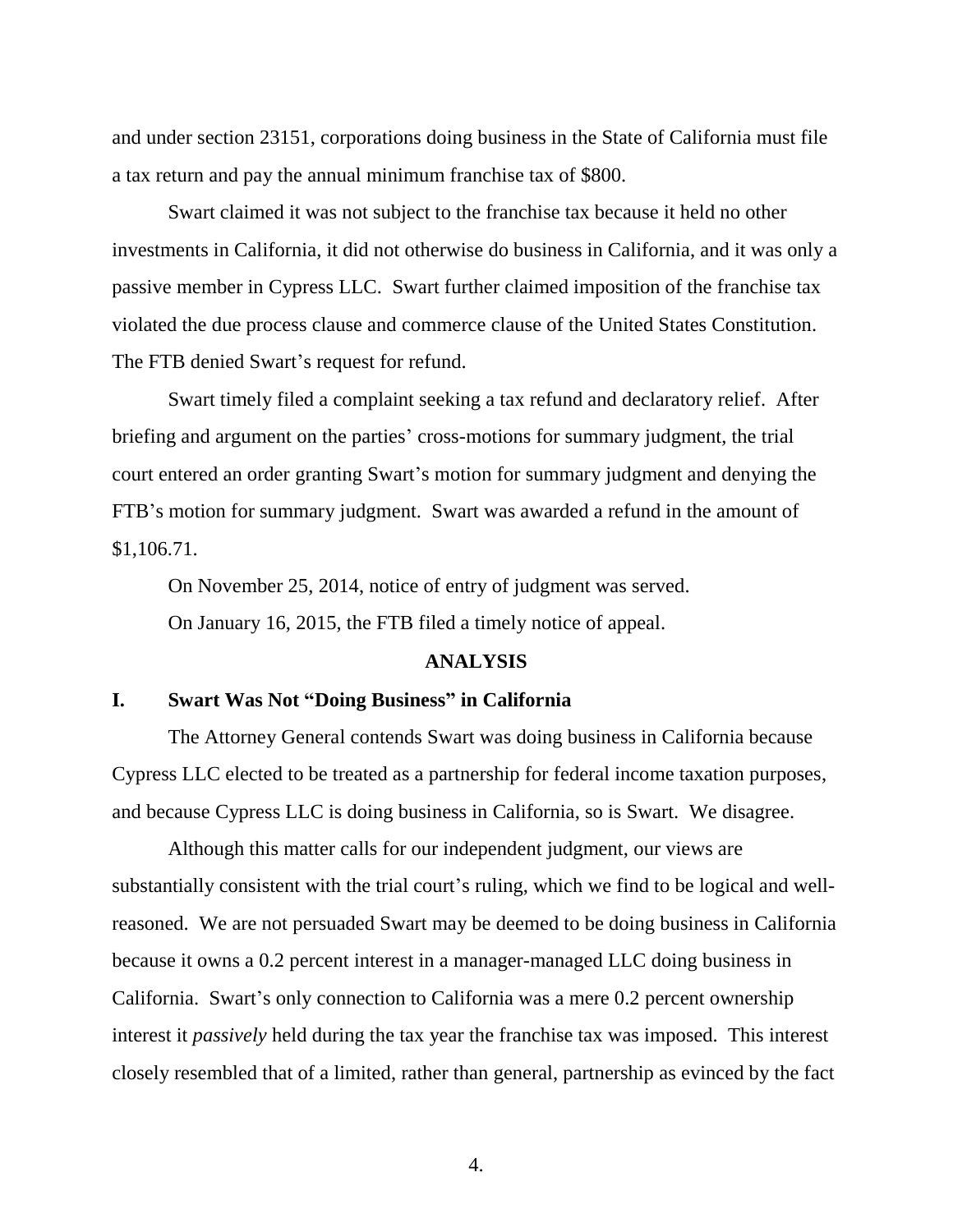Swart had no interest in the specific property of Cypress LLC, it was not personally liable for the obligations of Cypress LLC, it had no right to act on behalf of or to bind Cypress LLC and, most importantly, it had no ability to participate in the management and control of Cypress LLC. Because the business activities of a partnership cannot be attributed to limited partners (*Appeals of Amman & Schmid Finanz AG* (1996) 96 SBE 008 [1996 Cal. Tax LEXIS 62] (*Amman & Schmid*)), Swart cannot be deemed to be "doing business" in California solely by virtue of its ownership interest in Cypress LLC.

### **A. Standard of Review**

The interpretation and application of a tax statute to uncontradicted facts is a pure question of law, which we review de novo. (*Communications Satellite Corp. v. Franchise Tax Bd*. (1984) 156 Cal.App.3d 726, 746.) We also review de novo the grant of a motion for summary judgment, particularly where issues of statutory interpretation and constitutional claims are presented. (*Penrod v. County of San Bernardino* (2005) 126 Cal.App.4th 185, 189.)

### **B Discussion**

# *1. Swart Was Not "Doing Business" in California Under the Plain Language of Section 23101 and Regulation 23101*

California's franchise tax is imposed on the net income of every corporation "doing business within the limits of this state." (§ 23151, subd. (a).) For tax years prior to January 1, 2011, section 23101 defined "doing business" as "actively engaging in any transaction for the purpose of financial or pecuniary gain or profit." **2** (Former § 23101, now § 23101, subd. (a).) The term "actively" is the opposite of "passively" or

**<sup>2</sup>**This definition was designated as subdivision (a) of amended section 23101. (Stats. 2009-2010, 3d Ex. Sess., ch. 10, § 7, eff. Feb. 20, 2009.) For tax years beginning on or after January 1, 2011, a taxpayer is also "doing business" in California if the taxpayer is organized or commercially domiciled in California, or a taxpayer's California sales, property, or payroll exceed the amounts applicable under subdivision (b)(1) of section 23101. Because the franchise tax was imposed for Swart's tax year ending June 30, 2010, these new bases for "doing business" do not apply to Swart.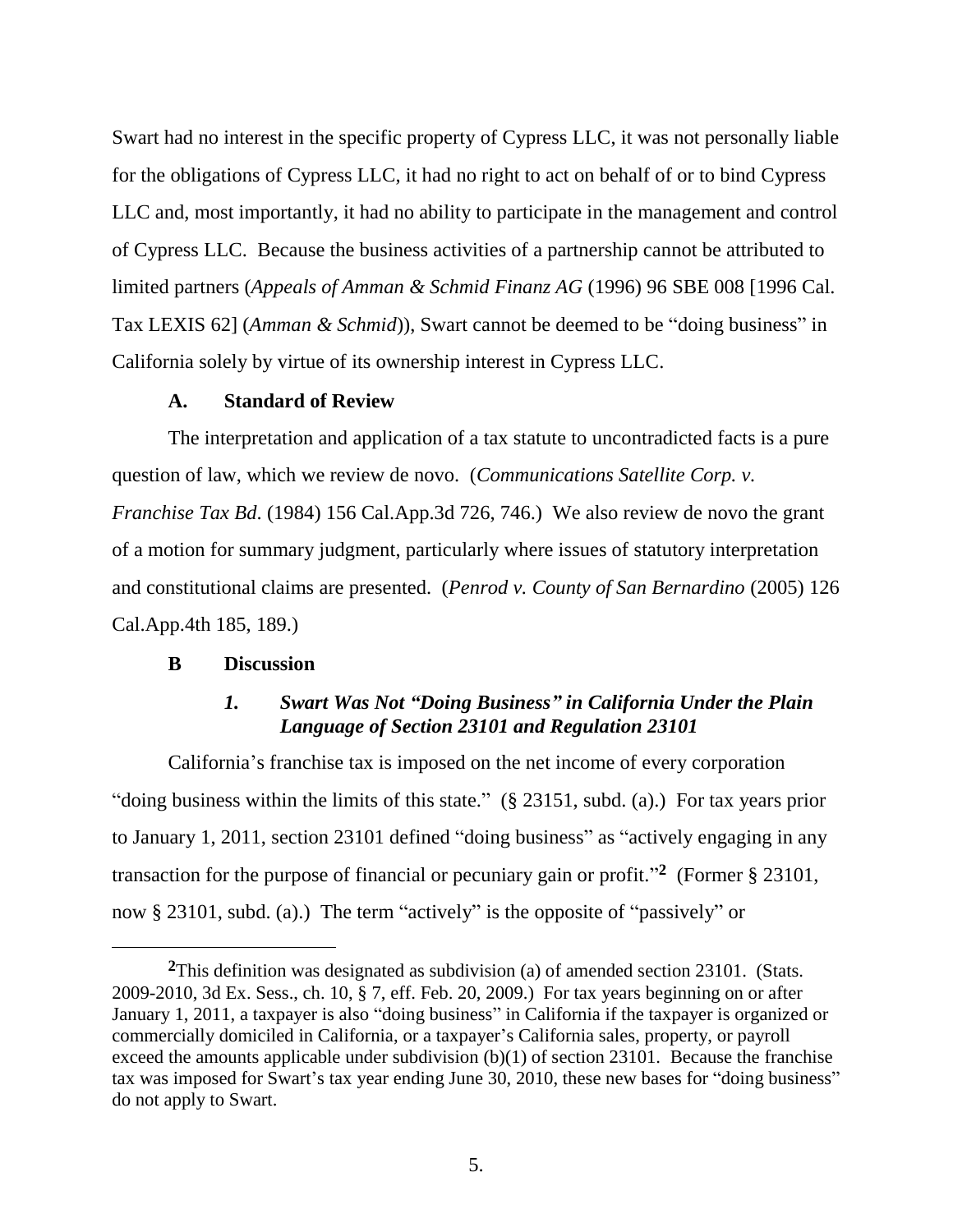"inactively" and means "active transaction for pecuniary gain or profit." (*Golden State Theatre & Realty Corp. v. Johnson* (1943) 21 Cal.2d 493, 496 (*Golden State Theatre*); *Hise v. McColgan* (1944) 24 Cal.2d 147, 151.) For example, "the purchase and sale of stocks or bonds" may constitute doing business within the meaning of section 23101, but "[t]he mere receipt of dividends and interest by a corporation and the distribution of such income to its shareholders does not." (Regulation 23101, subds. (a), (b).)

Here, the \$800 minimum franchise tax was imposed upon Swart several years after Swart made its investment and became a member of Cypress LLC. We are not persuaded such an investment, without more, is sufficient to conclude Swart was doing business in California. Like a shareholder's receipt of dividends and interest, Swart merely passively held onto its investment in the tax year the franchise tax was imposed.

Nonetheless, citing to *Golden State Theatre*, *supra*, 21 Cal.2d 493, the Attorney General claims the term "doing business" should be interpreted broadly to include Swart's passive investment. There, according to the Attorney General, our Supreme Court held that "an out-of-state taxpayer's passive investment in California was a transaction for pecuniary gain or profit, so the resulting dividends were subject to California tax."

*Golden State Theatre* does not suggest the term "doing business" should be interpreted broadly. There, the plaintiff, Golden State Theatre and Realty Corporation, owned a 50 percent share of stock in a corporation, East Bay Theatres, Inc., which in turn owned a 100 percent share of stock in two other corporations. (*Golden State Theatre*, *supra*, 21 Cal.2d at p. 494.) The plaintiff argued dividends received from its ownership interests were deductible from its gross income as "'dividends received during the income year from a … corporation doing business in this State declared from income arising out of business done in this State ….'" (*Ibid.*)

The issue was whether East Bay Theatres, Inc., was merely a holding company or whether it was doing business in California, which would entitle the plaintiff to claim the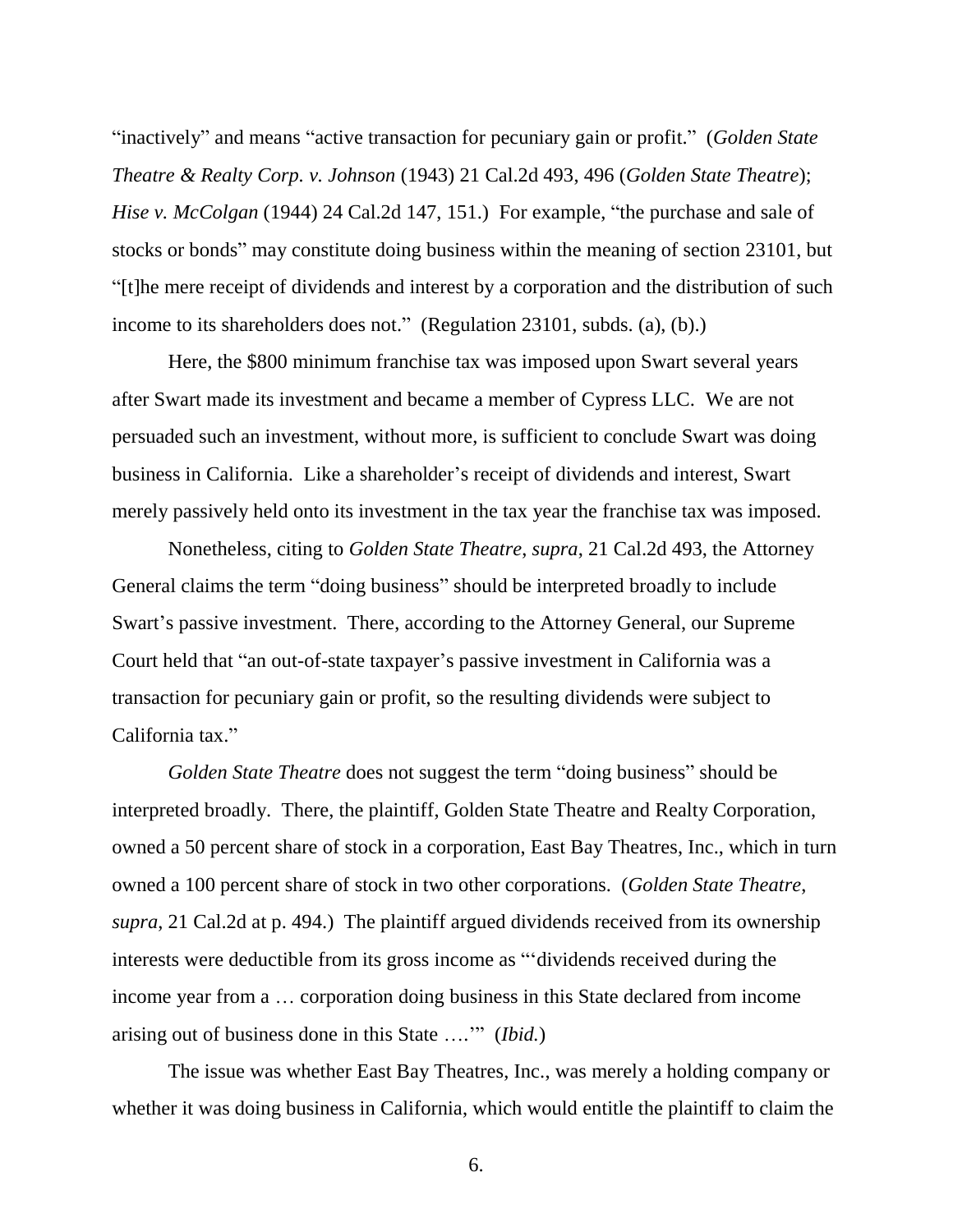deductions. (*Golden State Theatre*, *supra*, 21 Cal.2d at p. 494.) The defendant argued the entity was not actively engaged in any transaction because East Bay Theatres, Inc., was not established to operate a business, but to acquire property and derive income from properties, which did not even occur regularly. (*Id*. at p. 495.) Our Supreme Court concluded the activities conducted by East Bay Theatres, Inc., demonstrated it was "doing business," because it had *actively engaged* in multiple transactions for pecuniary gain. (*Id*. at p. 496.) Specifically, it undertook the following activities: endorsing a note of a subsidiary, borrowing funds, purchasing, owning and renting property, collecting rents, giving notices to quit, and arranging for improvements to property. (*Id*. at p. 495.)

*Golden State Theatre* illustrates the distinction between "actively," and "passively" or "inactively" engaging in business transactions. It does not suggest the term "doing business" should be read broadly.

### *2. There Is No Authority to Support the Conclusion Cypress LLC's Taxation Election Rendered Swart a General Partner of Cypress LLC*

The Attorney General further contends Swart was a general partner of Cypress LLC based on an election by Cypress LLC to be treated as a partnership for purposes of federal income taxes. According to the Attorney General, if Cypress LLC is treated as a partnership, then Swart is a general partner of the LLC, and Swart can therefore be imputed with "doing business" in California because Cypress LLC was doing business in California. This is because the activities of a partnership can be attributed to a general partner. We are not persuaded Swart's interest in Cypress LLC was transmuted into a general partnership interest for purposes of the franchise tax.

A taxation election refers to a business entity's ability to choose its classification for federal income tax purposes by making a check-the-box election. (26 C.F.R. §§ 301.7701–1 through 301.7701–3 (2017) [check-the-box regulations].) LLC's are not recognized as an entity choice for federal or California tax law purposes. (See 26 C.F.R.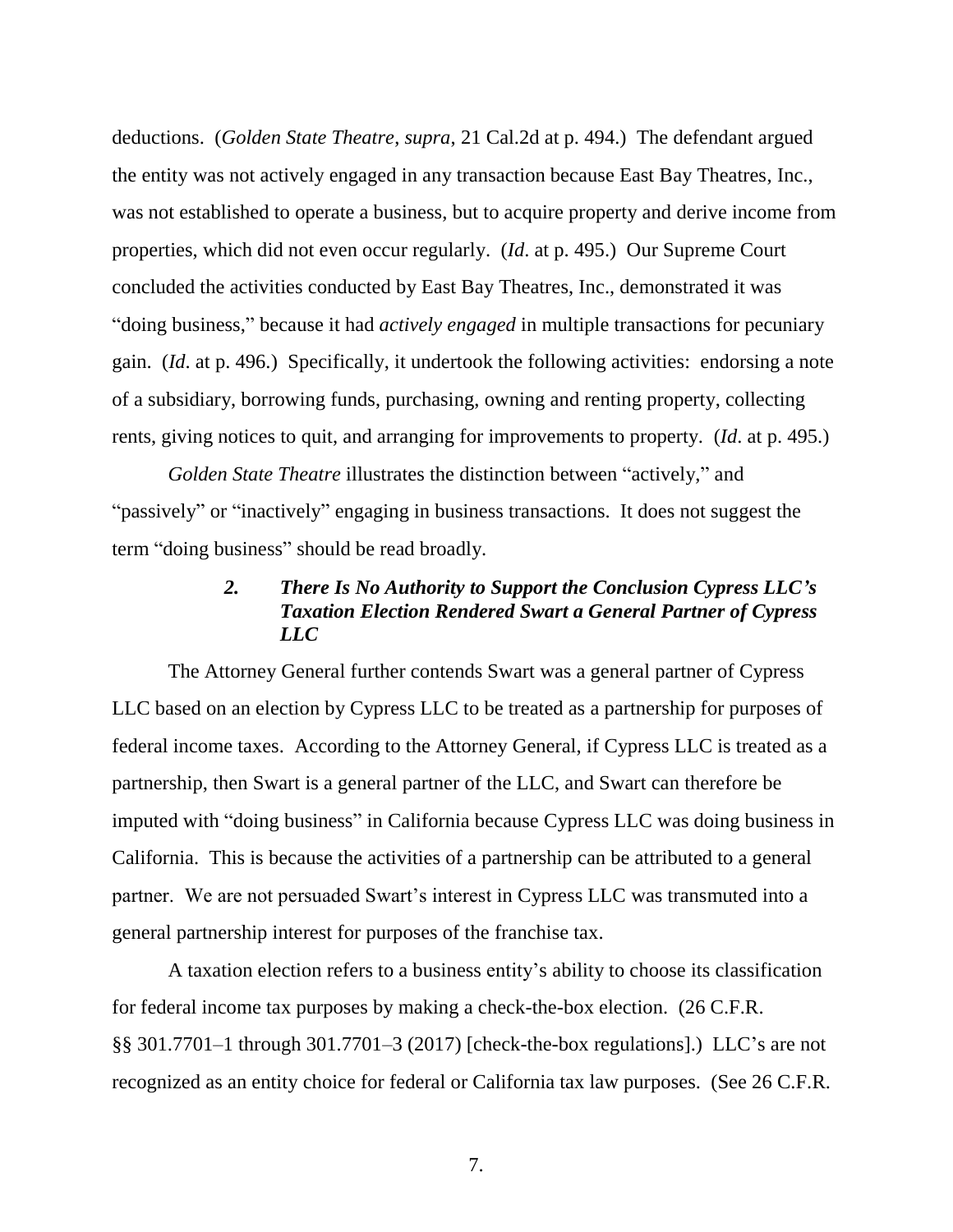§ 301.7701–2 (2017); § 23038, subd. (b)(2)(B)(ii), (iii); see also Cal. Code Regs., tit. 18, § 23038(b)-3, subd. (c).) Accordingly, for tax purposes, a multiple-member LLC can elect to be treated as either a partnership or a corporation under the check-the-box election regulations. California tax law conforms to the federal entity classification election system by mandating that an eligible entity be either classified or disregarded**<sup>3</sup>** for California tax purposes, just as it is for federal tax purposes. (See § 23038, subd. (b)(2)(B)(ii), (iii); Cal. Code Regs., tit. 18, § 23038(b)-3, subd. (c).)

The Attorney General asserts an LLC member is rendered a general partner of the LLC as a result of an LLC's election to be treated as a partnership for federal taxation purposes. We are not directed to any legal authority to support this conclusion. The trial court identified this same deficiency in the Attorney General's motion below, but the error was not corrected on appeal. We note the Treasury Regulations (26 C.F.R. §§ 301.7701-1, 301.7701-2 & 301.7701–3 (2017)) do not address whether an LLC making a partnership election is considered a general partnership or a limited partnership for federal tax purposes, or whether LLC members are considered general or limited partners.

Nonetheless, relying on the assumption Swart owns a general partnership interest in Cypress LLC and that this classification is relevant for purposes other than the computation of income taxes, the Attorney General directs us to Internal Revenue Code section 702. Internal Revenue Code section 702 provides that for federal income tax purposes, the character of an item of income, gain, loss, deduction, or credit included in a partner's distributive share is be determined at the partnership level, i.e., "as if such item

 $\overline{a}$ 

**<sup>3</sup>**A "disregarded entity" refers to an entity that is separate from its owner, but elects to be disregarded as an entity separate from its owner for tax purposes. Thus, a single-member LLC classified as a disregarded entity will be treated as a sole proprietorship on the LLC owner's tax return. (Comment, *The Federal Tax Personality of Disregarded LLCs [Littriello v. United States, 484 F.3d 372 (6th Cir. 2007)]* (2007) 47 Washburn L.J. 203, 218.)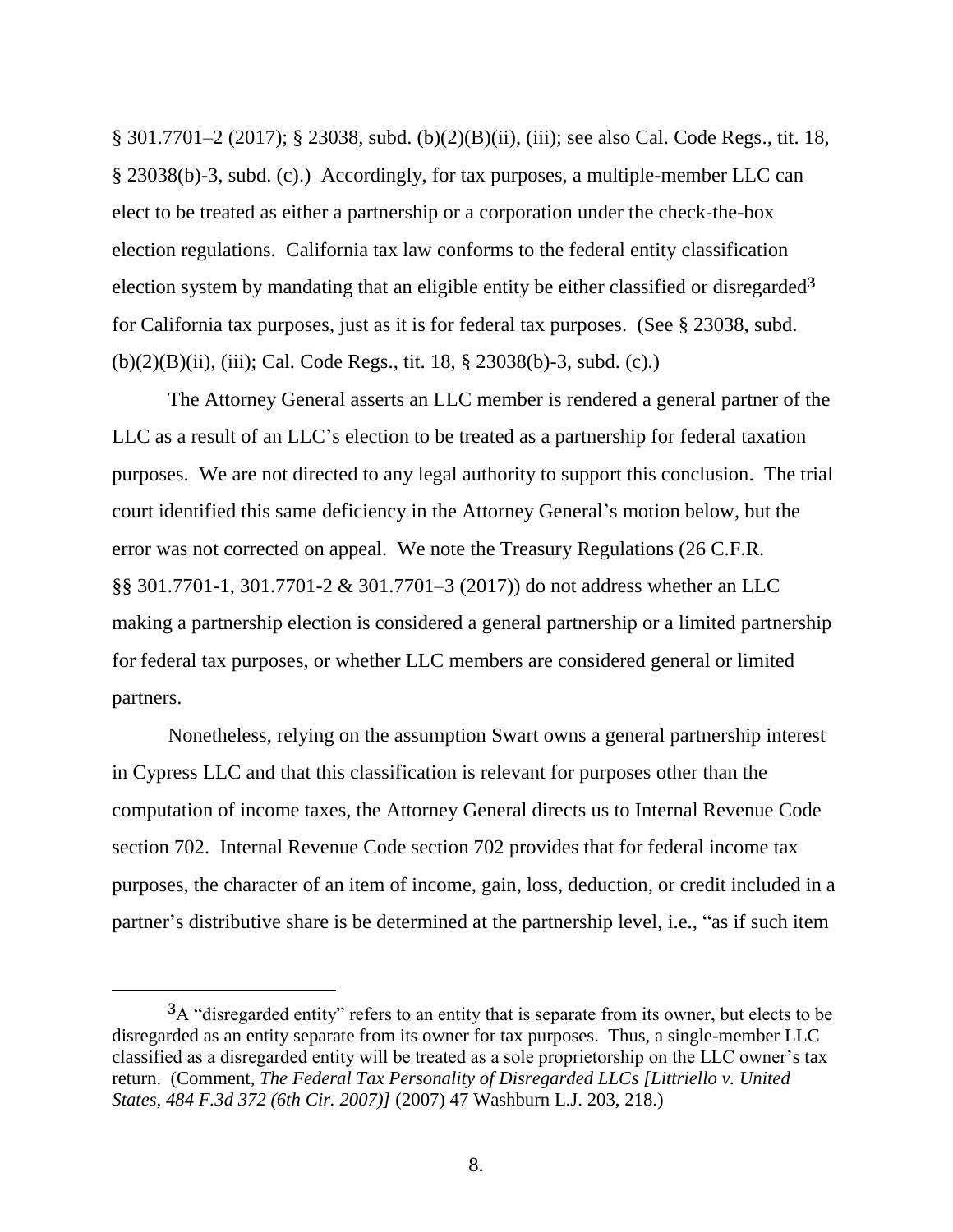were realized directly from the source from which realized by the partnership, or incurred in the same manner as incurred by the partnership." (Int.Rev. Code, § 702(b).)

The Attorney General ostensibly directs us to Internal Revenue Code section 702 to make the following point: wherever the partnership does business, the activities of the partnership are attributed to each partner, whether general or limited, with the consequence that in locations where the partnership is doing business, the partners are also doing business. This is because a partner is recognized as deriving a share of partnership income and loss from the place where the partnership transacts its business.

To explain why this conclusion is flawed, we first examine the Attorney General's claim that a taxation election is relevant for purposes other than federal income taxes. The plain language of the check-the-box regulations provides that a taxation election applies for "federal tax purposes" and not just for "federal *income* tax purposes." (26 C.F.R. § 301.7701–1(a)(1) (2017).) The absence of language of limitation suggests the LLC's election is relevant for tax purposes beyond the computation of federal income taxes.

Swart disagrees and contends an LLC is a separate entity from its owners, and an LLC's decision to be taxed as a partnership for federal income taxes does not mean the LLC's separate entity status may be disregarded for all taxation purposes, including the franchise tax. Swart directs us to *Pierre v. Comm'r* (2009) 133 T.C. 24 (*Pierre*) on this point.

In *Pierre, supra*, 133 T.C. 24, the United States Tax Court considered whether the check-the-box regulations altered the federal gift tax valuation regime. (*Id*. at pp. 26-27.) The taxpayer was a New York resident who wanted to give money to her son and granddaughter. (*Id*. at p. 25.) To ensure the family's wealth stayed intact, the taxpayer formed a single-member LLC, created trusts for both her son and granddaughter, and transferred \$4.25 million in cash and securities to the LLC in exchange for a 100 percent interest in the entity. (*Ibid*.) The taxpayer then transferred a 9.5 percent interest in the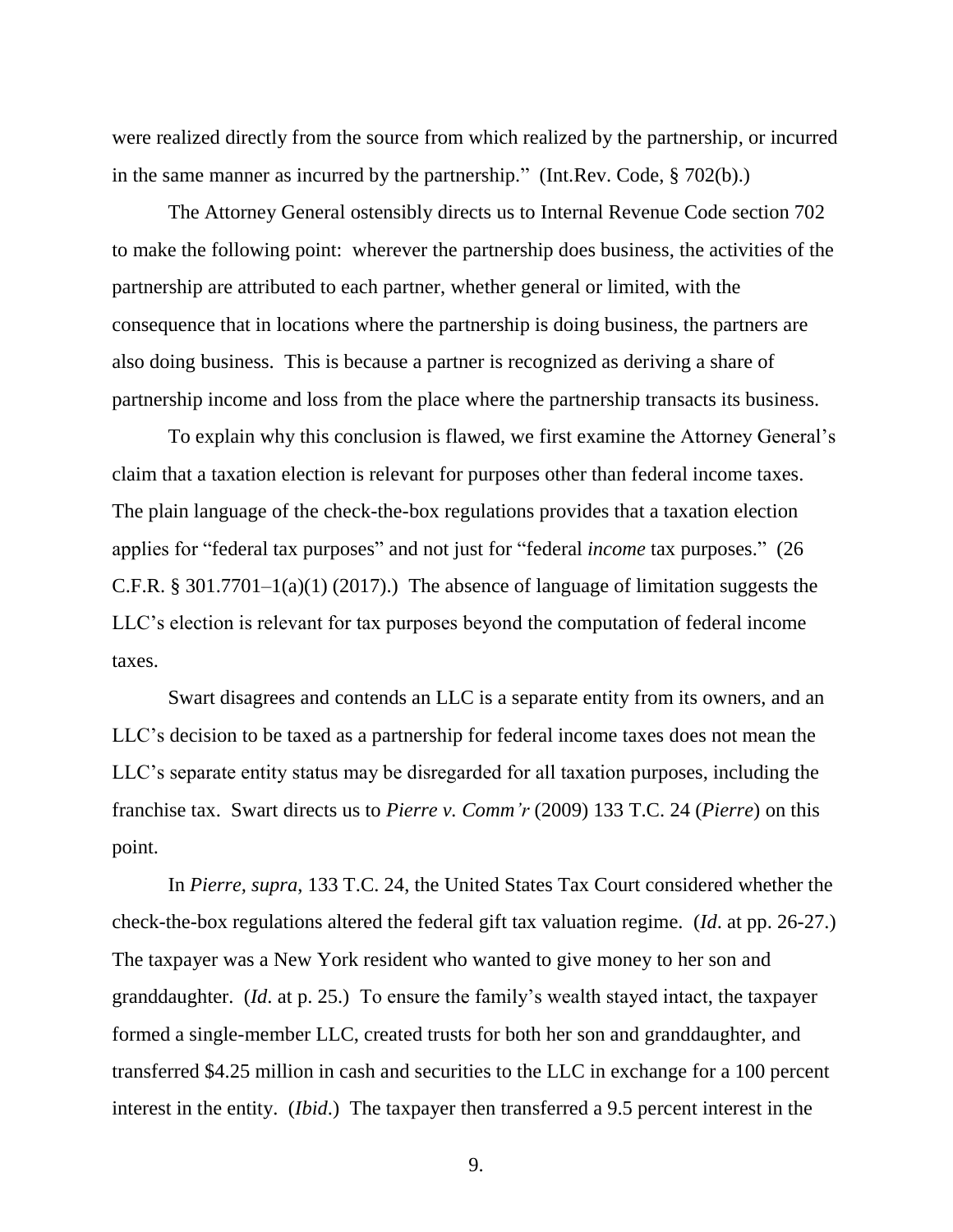LLC to each trust, and sold each of the trusts a 40.5 percent interest in the LLC in exchange for promissory notes. (*Ibid*.) The taxpayer paid gift tax in the amount of \$256,168 per transfer, the value of the interests transferred after discounts for lack of marketability and lack of control. (*Id*. at p. 26.) The Internal Revenue Service claimed because the LLC was a disregarded entity, which is indistinguishable from its owner, the taxpayer should have valued the gift as a transfer of the underlying assets, minus the value of the promissory notes, which would have amounted to a substantially greater tax burden. (*Ibid*.)

The tax court held that although a single-member LLC was treated as a disregarded entity under the federal check-the-box regulations, that designation did not control the valuation of the LLC interests transferred for federal gift tax purposes. (*Pierre, supra*, 133 T.C. at p. 35.) According to the tax court, state laws applicable to the LLC controlled the legal rights of the parties, not the LLC's taxation election, and the legal relationships between the parties justified discounts for lack of control and marketability. (*Ibid*.)

The Attorney General argues *Pierre* is distinguishable because there, a singlemember LLC was at issue, and a single-member LLC cannot elect to be treated as a partnership for tax purposes. The Attorney General's argument misses the point. *Pierre* stands for the proposition that a taxation election may not control for all taxation purposes in all circumstances.

Assuming, arguendo, that a taxation election is relevant for purposes of determining whether an LLC member is doing business in California under section 23151, the Attorney General's conclusion is flawed for one other significant reason: it draws no distinction between general and limited partnership interests. The State Board of Equalization (SBE) has previously recognized a limited partner is not "doing business" merely by virtue of its ownership interest in a limited partnership.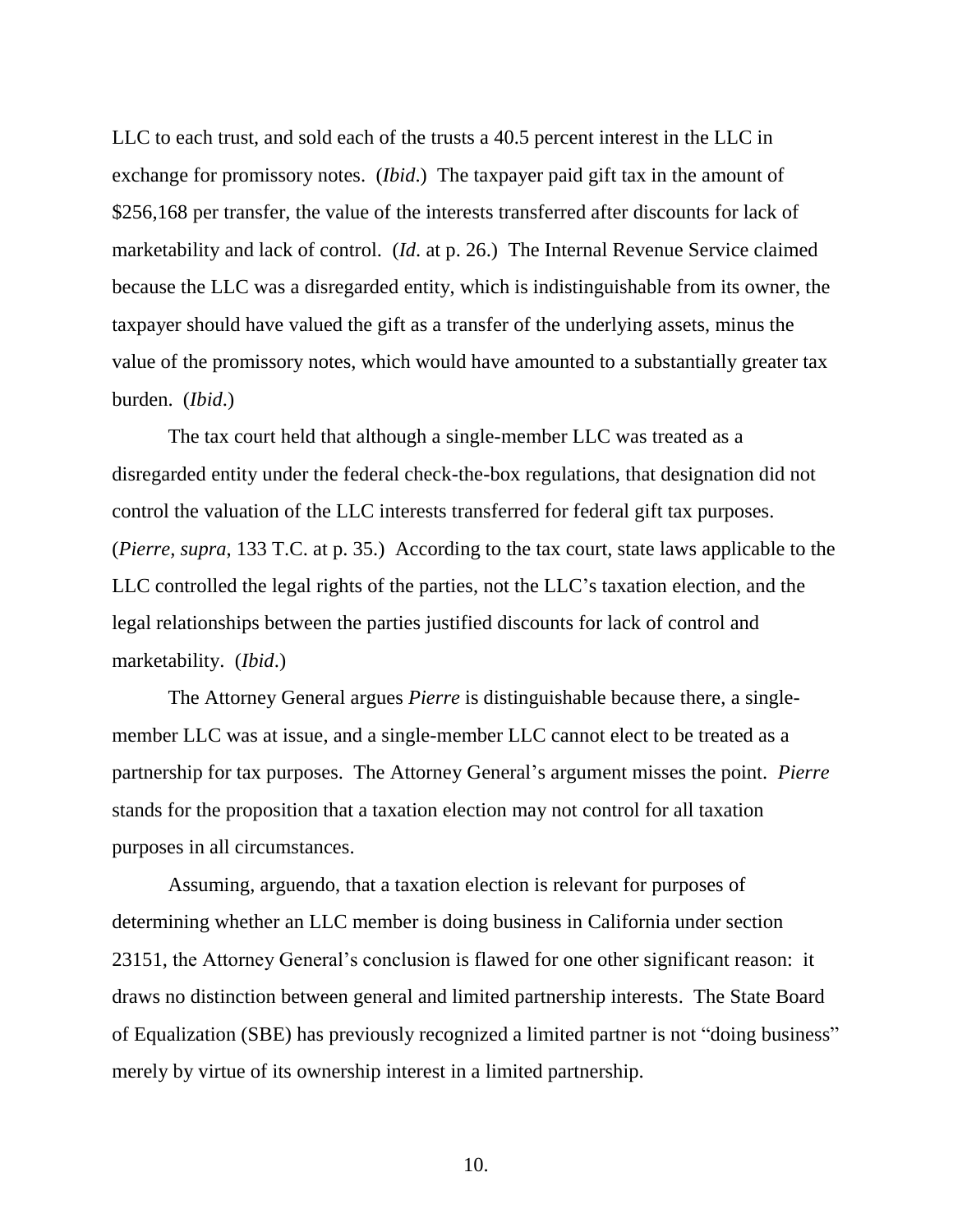In *Amman & Schmid, supra*, 96 SBE 008 [1996 Cal. Tax LEXIS 62], the appellants, foreign corporations, acquired limited partnership interests in descending tiers of limited partnerships. The bottom tier of the partnerships were indisputably doing business in California. The FTB claimed the appellants were also "doing business" in California under section 23101 because the general partners were executing business transactions in California as agents for the limited partnerships and all the partners. The corporate limited partners challenged this finding, because "doing business" requires "actively engaging in any transaction for the purpose of financial or pecuniary gain or profit." (*Id.*, subd. (a).) While section 23101 does not require a regular course of business, "it nevertheless does require active participation in the profit-seeking activity, and limited partners are necessarily passive or inactive members of the partnership." (*Amman & Schmid, supra*, at p. 3 [1996 Cal. Tax LEXIS 62 at p. \*5].)

The SBE noted that under the California Revised Limited Partnership Act (Corp. Code, tit. 2, ch. 3), the foreign corporations, as limited partners, were not liable for the obligations of the partnerships (*id.*, former § 15632), they could not act on behalf of the partnership, had no interest in specific property of the partnership (*id.*, former § 15671), and their ownership interests included only intangible property, which is ordinarily located at the domicile of the limited partner. (*Amman & Schmid*, *supra*, 96 SBE 008 at p. 4 [1996 Cal. Tax LEXIS 62 at pp. \*8-9], citing *Appeals of Amyas and Evelyn P. Ames et al.* (1987) 87 SBE 042.) The SBE concluded the corporate limited partners could not be doing business in California simply because they owned interests as limited partners in partnerships engaged in business in California because "[a] general partner simply does not have agency rights over the obligations or the property of the limited partners." (*Amman & Schmid*, *supra*, at p. 4 [1996 Cal. Tax LEXIS 62 at p. \*9].)

The SBE noted it had previously concluded otherwise*.* In *Appeal of H.F. Ahmanson & Company* (1965) 65 SBE 013 [1965 Cal. Tax LEXIS 38], (*H.F. Ahmanson*), the SBE concluded the source of a limited partner's income or loss from the partnership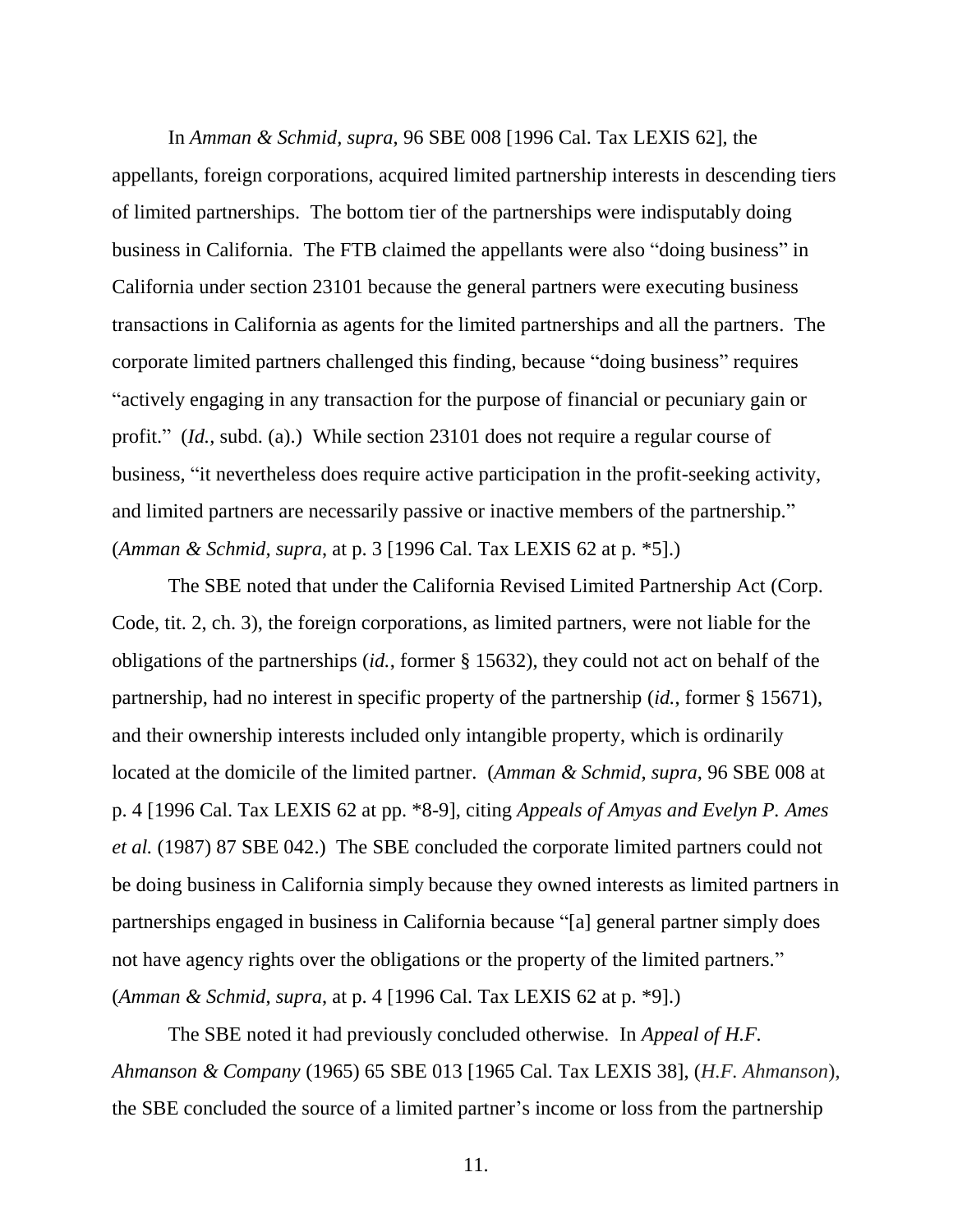is where the partnership property is located and the partnership activity is carried on. (*Id.* at p. 3 [1965 Cal. Tax LEXIS 38 at p. \*4.) As a result, partnership losses were determined to be sourced in Turkey and not in California, because the partnerships were regularly engaged in business in Turkey and the appellant, a limited partner, was therefore also engaged in business in Turkey. In *Amman & Schmid*, the SBE changed its position, explaining, "This observation is arguably true for general partnerships. But … more specific examination has convinced us … this … is not necessarily true for limited partners." (*Amman & Schmid*, *supra*, 96 SBE 008 at p. 4 [1996 Cal. Tax LEXIS 62 at p.  $*11$ .)

*Amman & Schmid* strongly supports the conclusion Swart was not doing business in California. Like the limited partners in *Amman & Schmid*, Swart had no interest in the specific property of Cypress LLC (Corp. Code, former § 17300), it was not personally liable for the obligations of Cypress LLC (*id.*, former § 17101, subd. (a)), it had no right to act on behalf of or bind Cypress LLC (*id.,* former § 17157, subd. (b)(1), (2)), and Swart was prohibited from participating in the management and control of Cypress LLC.

The Attorney General claims *Amman & Schmid* is distinguishable because it examined limited partnerships exclusively, rather than LLC's, when it concluded "doing business" requires an active role in a limited partnership, rather than a passive investment in a limited partnership. The Attorney General further contends *Amman & Schmid* "does not even acknowledge that limited partnerships can elect to be treated as general partnerships for purposes of franchise income taxation."

We are perplexed by these arguments. If an LLC's taxation election renders the LLC and its members partners for all taxation purposes, then no meaningful distinction can be drawn between the limited partnership interests in *Amman & Schmid* and Swart's partnership interest.<sup>4</sup> Although it is unclear to us what the Attorney General means by

<sup>&</sup>lt;sup>4</sup>The Attorney General directs us to a number of cases purportedly recognizing that the activities of a partnership are attributed to each partner, such that the partners are doing business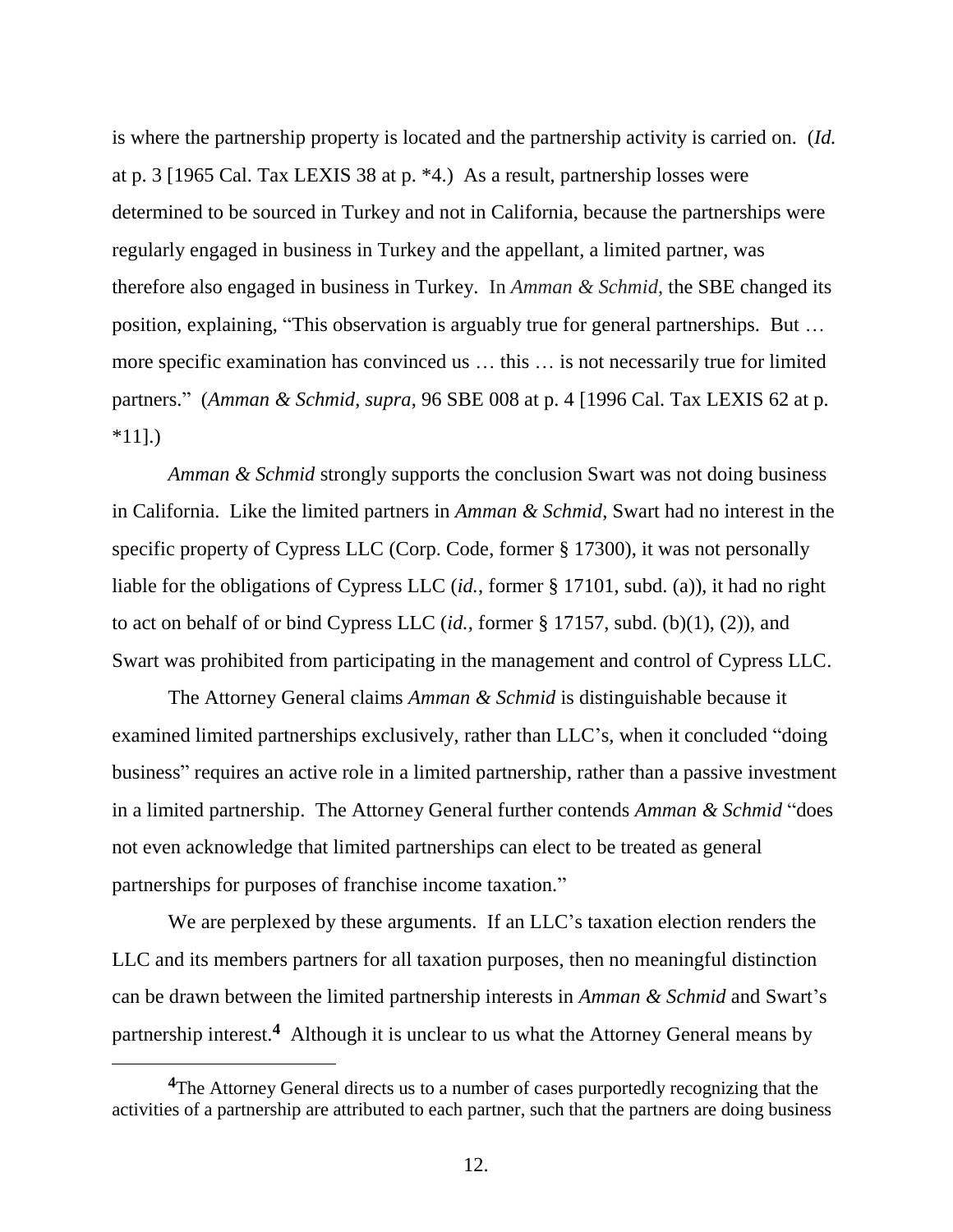stating a "limited partnership[] can elect to be treated as [a] general partnership[]" for income tax purposes, we are not directed to any legal authority to support the conclusion that an LLC's taxation election automatically transmutes LLC members into general partners for tax purposes relevant to this appeal. As we explain below, Swart's partnership interest was akin to a limited rather than general partnership interest.

# *3. Swart's Interest in Cypress LLC Was Comparable to a Limited Partnership Interest*

Swart contends that like a limited partner, it was merely a passive investor, and it had no right to manage or control the business operations of Cypress LLC. On this basis, it asserts it cannot be deemed to be "doing business" in California solely by virtue of holding a membership interest in an LLC doing business in California. We agree.

Members in an LLC have limited liability for the company's debts and obligations (*Kwok v. Transnation Title Ins. Co.* (2009) 170 Cal.App.4th 1562, 1571), and members hold no direct ownership interest in the company's specific property. (Corp. Code, former § 17300.) Similarly, "A limited partner's interest in [a] partnership is intangible

 $\overline{a}$ where the partnership is doing business. None of these cases answer the question of whether a foreign entity such as Swart may be deemed to be "doing business" in California for purposes of the franchise tax, by virtue of its ownership interest in a California manager-managed LLC doing business in this state. (See *Appeal of John Manter* (1999) 99 SBE 008 [1999 Cal. Tax LEXIS 500] [nonresident taxpayer contested tax based on pass-through income from California source of an S corporation].) Moreover, many of these cases rely on outdated authority which held that partnerships are not regarded as separate legal entities for purposes of owning property. (See *H.F. Ahmanson*, *supra*, 65 SBE 013 [1965 Cal. Tax LEXIS 38] [limited partner in California partnership engaged in activities in Turkey denied California deductions for losses resulting from partnership activities in Turkey where general partner was held to be an agent of the limited partner, and general and limited partners are owners of partnership's property]; *Appeal of Estate of Marion Markus* (1986) 86 SBE 097 [1986 Cal. Tax LEXIS 136] [relying on *H.F. Ahmanson*, nonresident taxpayer's income from California limited partnership held to be from California, where property of partnership was located and where partnership's activities were carried on]; *Appeal of Lore Pick* (1985) 85 SBE 066 [1985 Cal. Tax LEXIS 112] [same]; *Appeal of Custom Component Switches, Inc.* (1977) 77 SBE 009 [1997 Cal. Tax LEXIS 110] [relying on *Ahmanson*, California corporation denied deductions arising from losses attributable to partnership property located outside California].) One additional case we are directed to is unpublished authority and may not be cited or relied upon. (*Appeal of CFL, LP* (2014) case No. 764609 [nonpub. opn.].)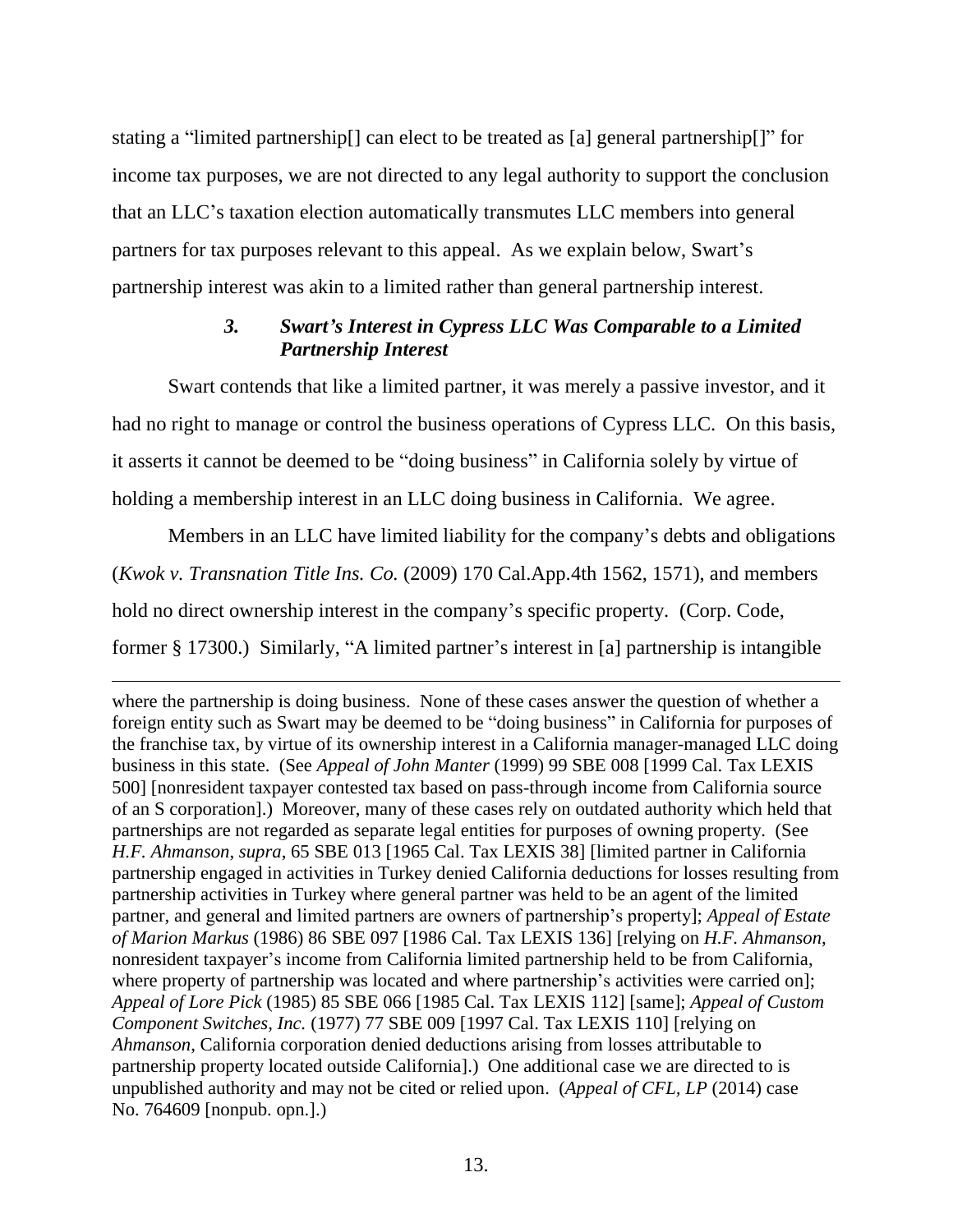personal property, which ordinarily is located in the domicile of the limited partner." (*Amman & Schmid*, *supra*, 96 SBE 008 at p. 4 [1996 Cal. Tax LEXIS 62 at pp. \*8-9], citing *Appeals of Amyas and Evelyn P. Ames et al.*, *supra*, 87 SBE 042.) Although members of an LLC may generally participate in the management and control of the business (*PacLink Communications Internat.*, *Inc. v. Superior Court* (2001) 90 Cal.App.4th 958, 963), whereas limited partners risk losing their limited liability protection by doing so (Corp. Code, § 15903.03, subd. (a)), this ability ultimately depends on how management is vested within the parties' operating agreement and articles of incorporation.

Relations among members and the LLC are governed by its articles of incorporation and operating agreement. (Corp. Code, former § 17005, subd. (a), as amended by Stats. 1996, ch. 57, § 5, and repealed by Stats. 2012, ch. 419, § 19, operative Jan. 1, 2014.) Where an LLC is established as a manager-managed LLC, "any matter relating to the activities of the limited liability company is decided exclusively by the managers." (Corp. Code, § 17704.07, subd. (c)(1).) While LLC members have the ability to remove the manager with a majority vote (*id.*, subd. (c)(4), (5)), they have no right to control the management and conduct of the LLC's activities, nor do they have the apparent authority to do so (see Corp. Code, § 17703.01, subd. (a) [every member of a member-managed LLC is an agent of the LLC for the purpose of its business or affairs].)

Here, the operating agreement executed by Cypress LLC and its members established the Fund as a manager-managed LLC. The operating agreement gave the manager "'full exclusive and complete authority in the management and control of the business of the Fund for the purposes [stated in the Operating Agreement] and [made] all decisions affecting the fund.'" The specific matters upon which Cypress LLC members were authorized to act did not empower members to manage or control Cypress LLC. In fact, the agreement expressly prohibited "[m]embers other than the Manager [from taking] part in the control, conduct or operation of the Fund and [had] no right or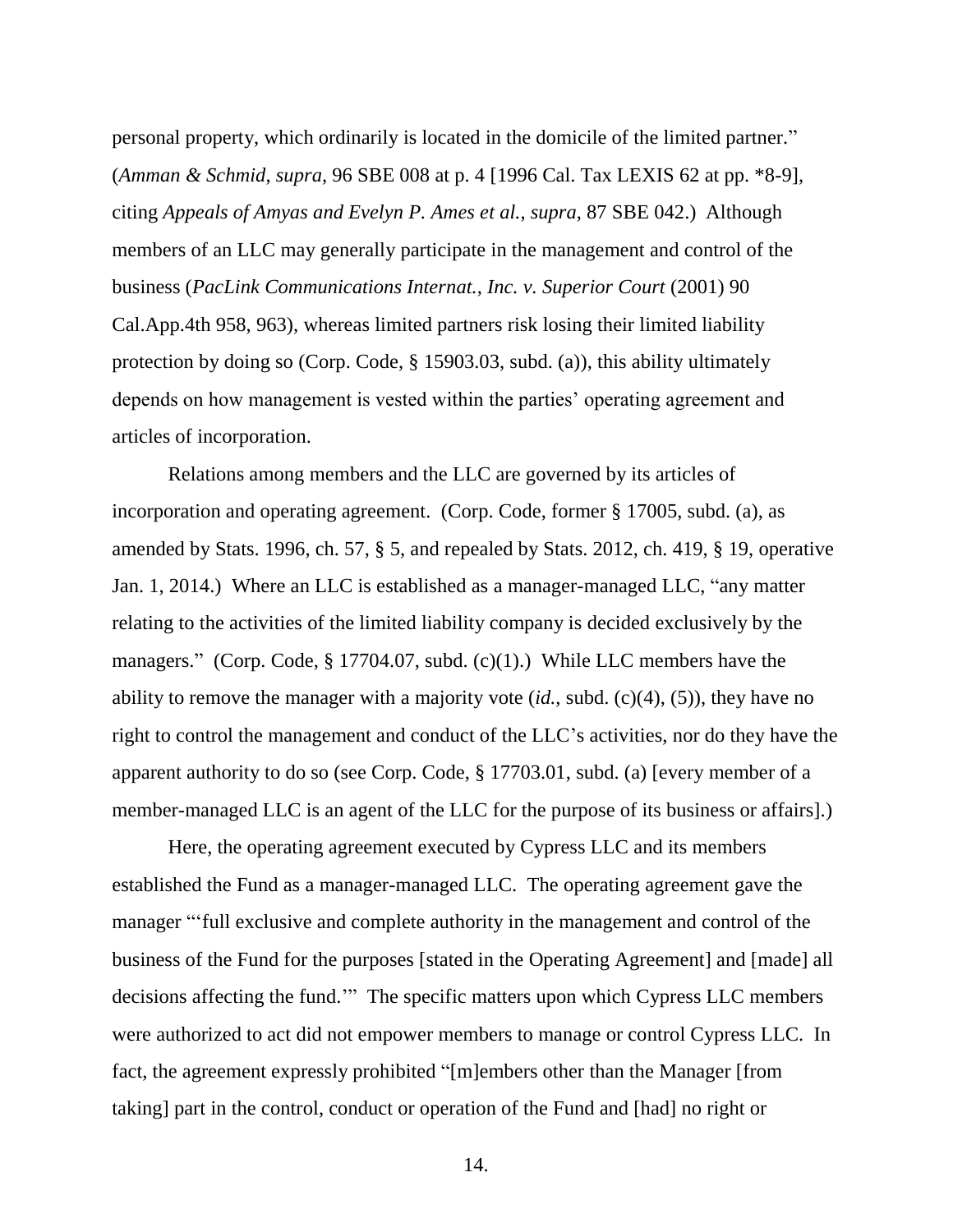authority to act for or bind [Cypress LLC]." The Attorney General does not contend Swart acted outside of the operating agreement.

Thus, the relationship between Cypress LLC and Swart supports the conclusion Swart was a quintessential passive investor. Swart had no authority to participate in the management and control of the Fund, it was not liable for the debts and obligations of the Fund, it did not own an interest in specific property of the Fund, nor could it act on behalf of the Fund. Under these circumstances, Swart's interest in Cypress LLC was akin to that of a limited partner, and it cannot be deemed to be "doing business" in California by virtue of the fact Cypress LLC was "doing business" in California.

The Attorney General contends members of an LLC are themselves doing business in California by virtue of their ownership interest in the LLC, whether or not they are members of a member-managed LLC or a manager-managed LLC. It appears this conclusion was derived from a legal ruling issued by the FTB during the pendency of litigation in this matter. (Cal. Franchise Tax Bd., Legal Ruling No. 2014-01 (July 22, 2014) [2014 Cal. FTB LEXIS 2].) To the extent the arguments on appeal were also derived from the FTB's legal ruling, we disagree with its analysis and note it contradicts the position previously taken by the FTB.**<sup>5</sup>**

In its legal ruling, the FTB discussed a hypothetical assuming a California LLC is "doing business" in California. The FTB concluded that a member corporation holding a 15 percent interest in an LLC, not incorporated, organized, or registered to do business in

 $\overline{a}$ 

**<sup>5</sup>** In its Technical Advice Memorandum No. 200658 (Dec. 22, 2000) (TAM) [2000 Cal. FTB TAM LEXIS 28], the FTB's legal department concluded, "For purposes of doing business, [where an out-of-state LLC member] is a separate entity and receives California source income from [the LLC,] [t]he [out-of-state LLC member] is not considered to be doing business in California." The out-of-state corporation was still subject to California income tax, absent an exemption application, but it was not subject to the corporation franchise tax fee because it was not "doing business" in California. In the TAM, the FTB relied on *Amman & Schmid*, *supra*, 96 SBE 008 at page 2 [1996 Cal. Tax LEXIS 62 at p. \*3], noting it had previously concluded a foreign corporation, which was a limited partner in a California partnership, was not doing business in California.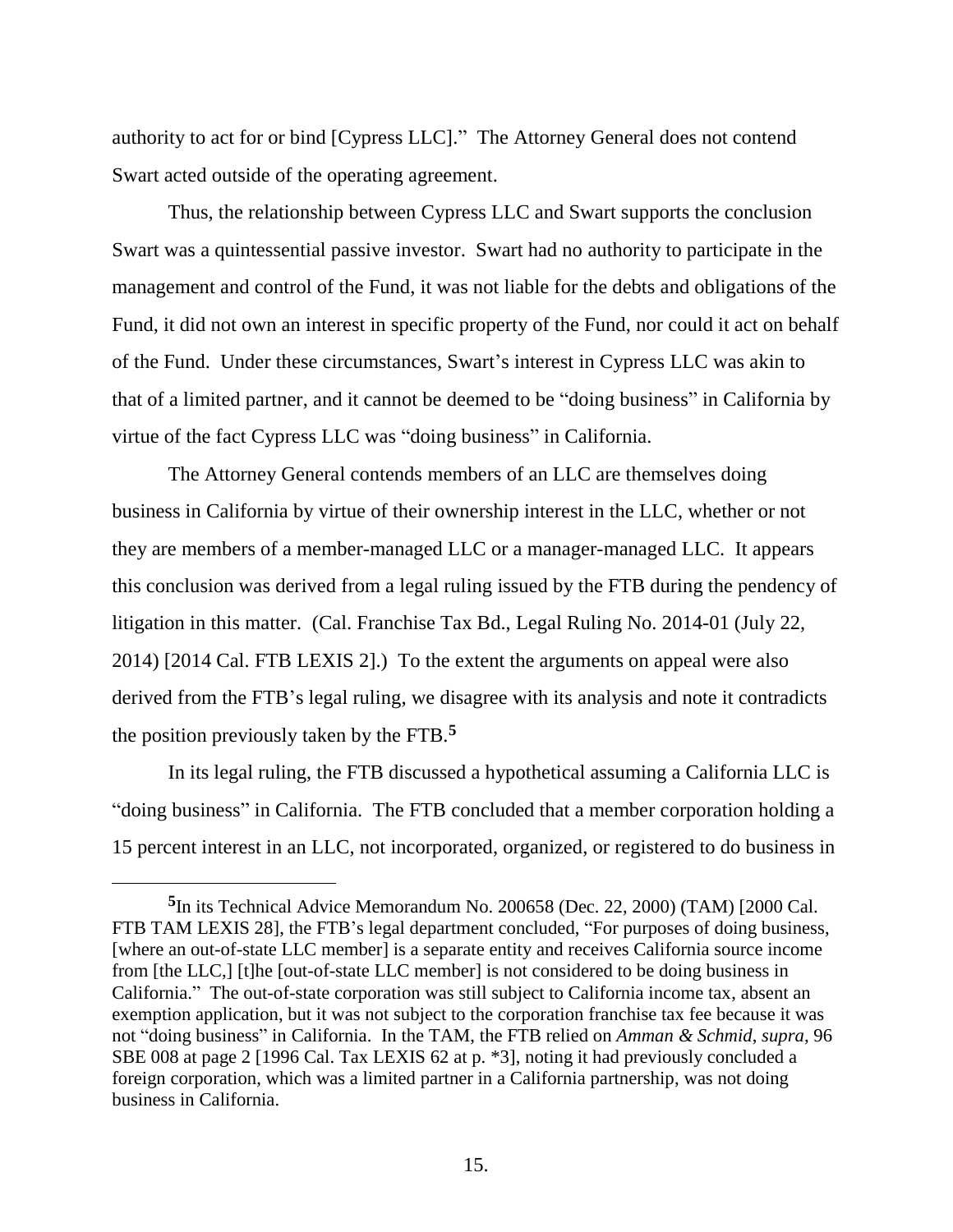California, and with no presence in California other than its membership in the LLC, must nonetheless file a return and pay all taxes and fees resulting from its membership interest in the LLC. (Cal. Franchise Tax Bd., Legal Ruling No. 2014-01, *supra*, at p. 9 [2014 Cal. FTB LEXIS 2 at p. \*21].) The FTB explained because the LLC is classified as a partnership for tax purposes and is doing business in California, all of its members are also doing business in California. (*Id*. at p. 3 [2014 Cal. FTB LEXIS 2 at p. \*7].) According to the FTB, even a member of a manager-managed LLC is doing business in California, provided the LLC is itself doing business in California:

"Members of LLCs generally have the right to participate in the management of the business. Part of that power necessarily includes the right to delegate the power to manage the business in favor of a manager, and the power to revoke that delegation at any time. This analysis is not affected by whether or not members participate in the management of an LLC or appoint a manager to do so because the members' rights to participate in the management of the business arise out of the statutory relationship between an LLC and its members.… *'The courts have recognized that the execution of an agreement relinquishing control is itself an exercise of the requisite right of control over the conduct of the partnership business.'* Thus, the distinction between 'manager-managed' LLCs and 'member-managed' LLCs is not relevant for purposes of determining whether a member of an LLC, which is 'doing business' in California and is classified as a partnership for tax purposes, is 'doing business' here within the meaning of Section 23101." (Cal. Franchise Tax Bd., Legal Ruling No. 2014-01, *supra*, at p. 4 [2014 Cal. FTB LEXIS 2 at pp. \*9-\*10], italics added, fns. omitted.)

The FTB asserts members in manager-managed LLC's have the right to exercise some control over the LLC because they relinquish control of the LLC to the manager, and they have the authority to remove the manager at any time. Applying this logic to the instant matter, the Attorney General argues that members of Cypress LLC, including Swart, had the right to control the Fund, notwithstanding the fact it was managermanaged. The FTB directs us to *Moulin v. Der Zakarian* (1961) 191 Cal.App.2d 184, 190 (*Moulin*) for the proposition that "[t]he execution of an agreement relinquishing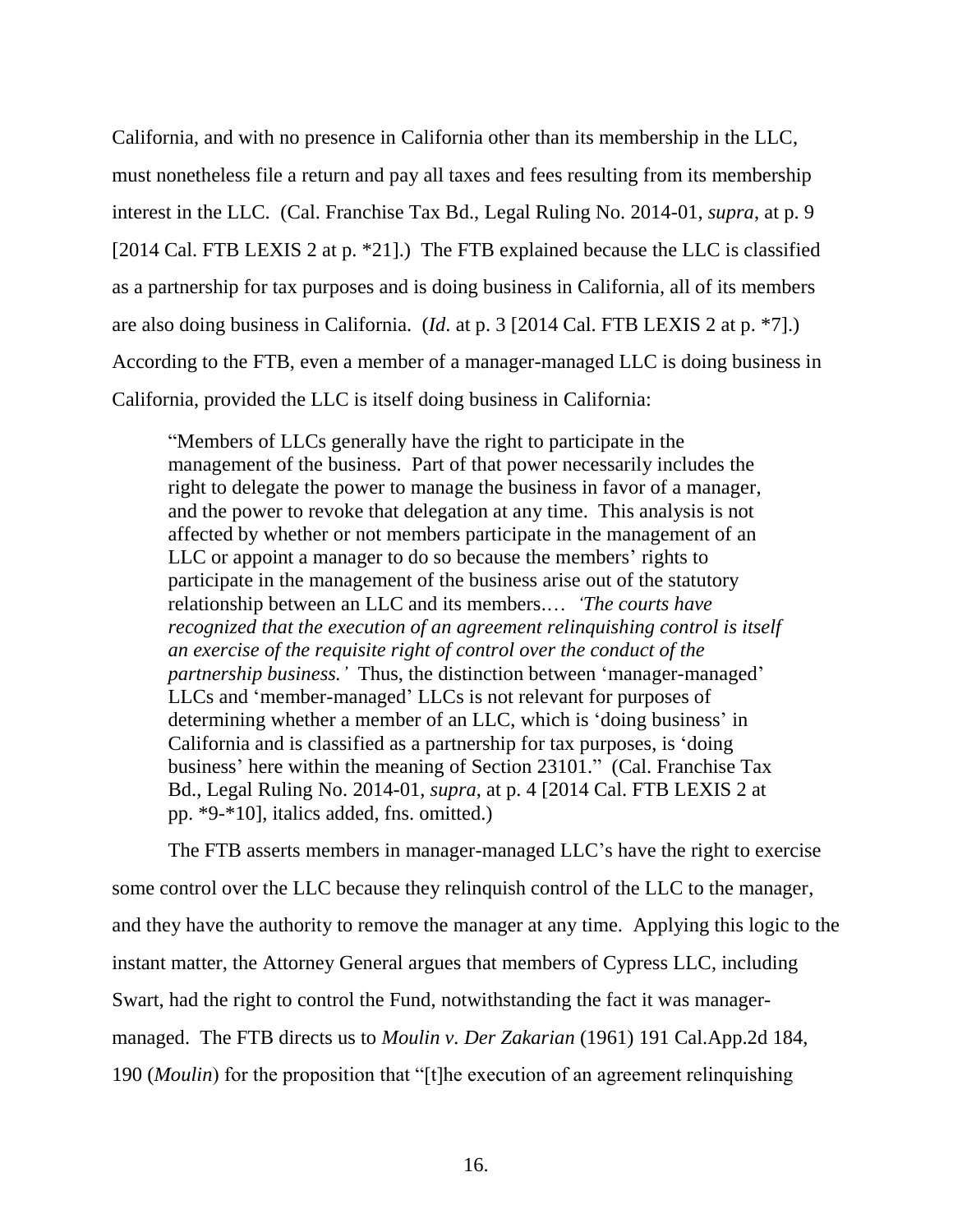control of the partnership is itself an exercise of the requisite right of control over the conduct of the partnership business."

The FTB's reliance on *Moulin* is unavailing. The issue before the Court of Appeal in *Moulin* was whether payments made under an alleged partnership agreement constituted investments in a security, which could not lawfully be sold without a permit. (*Moulin, supra*, 191 Cal.App.2d at pp. 185–186.) The defendant asserted the agreement at issue was intended to be a general partnership agreement, and because all contributions constituted contributions to the capital of the partnership, no permit was required because no interest was sold to the public. (*Id*. at p. 188.) The Court of Appeal held, based on the *totality* of the rights and obligations established under the agreement, a general partnership was formed. (*Id.* at p. 191.) The fact that the agreement designated managerial control to the defendant was only one of the factors the court relied on in concluding the agreement was a partnership agreement.

Here, unlike *Moulin*, Swart cannot be said to have exercised any right of control by relinquishing control of Cypress LLC to a manager, because it never had this right to begin with. As the trial court explained, the Attorney General's argument fails to acknowledge Cypress LLC was established as a manager-managed LLC two years before Swart became an investor. Cypress LLC was formed in 2005 and Swart did not become an investor until 2007. Swart had no right to control or influence the designation of Cypress LLC as a manager-managed fund. This designation was made two years before Swart made its investment in Cypress LLC. Nor is there any basis from which it could be reasonably inferred that Swart could have exercised influence over this decision in light of the fact its ownership interest was merely 0.2 percent. **6**

 $\overline{a}$ 

**<sup>6</sup>** In any event, we note limited partners are vested with a similar right. Pursuant to Corporations Code section 15904.01, subdivision (d), an individual may become a general partner "with consent of all the partners." In so doing, a limited partner does not lose its limited partnership status.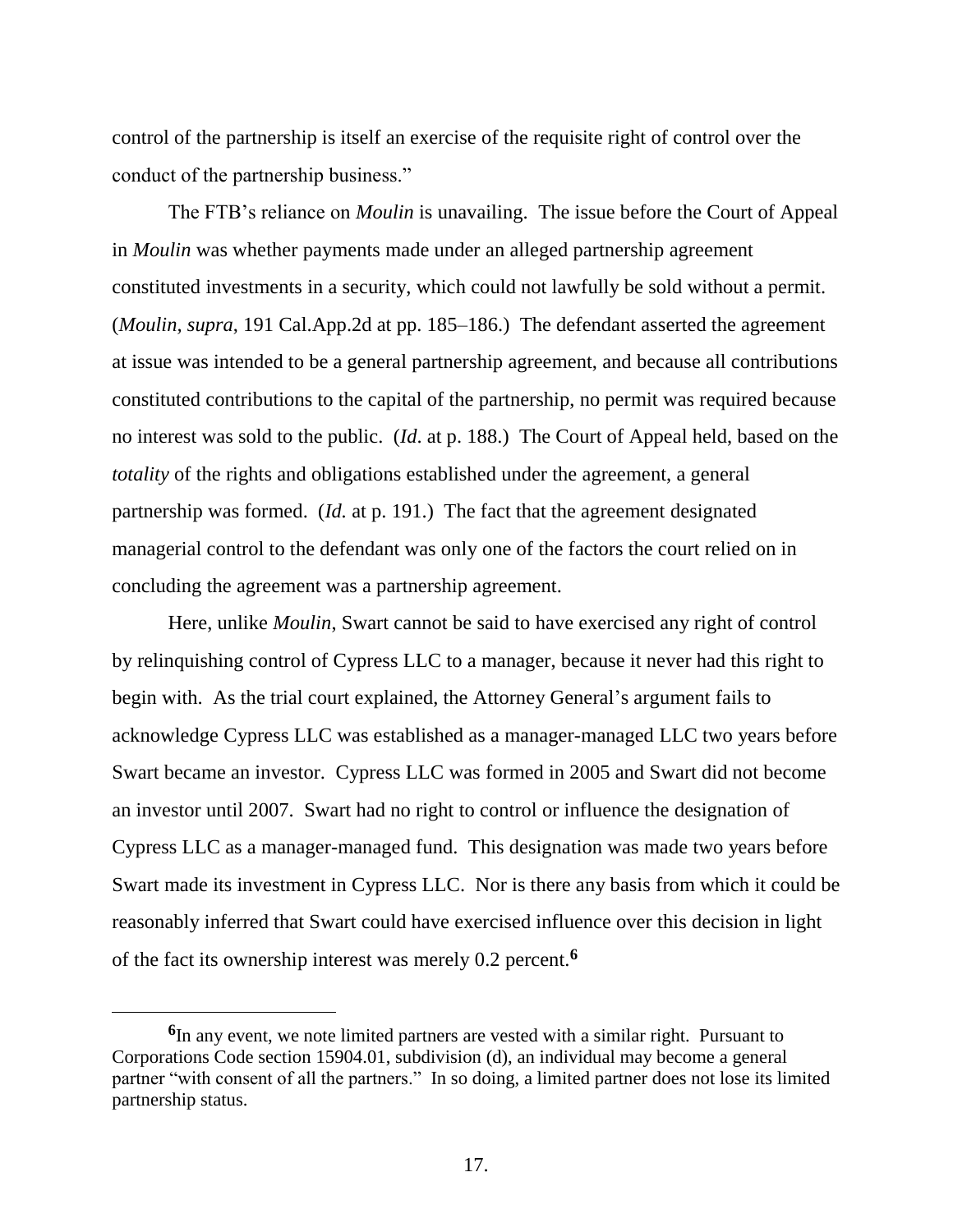Further, while LLC members retain the right to remove the manager, this action can only be taken by a majority vote. (See Corp. Code, former §§ 17150-17152, added by Stats. 1994, ch. 1200, § 27, and repealed by Stats. 2012, ch. 419, § 19, eff. Jan. 1, 2014; on or after Jan. 1, 2014, see Corp. Code, § 17704.07, subd. (c)(5).) Swart could not have removed the manager on its own, and in light of its minimal ownership interest, it would have had only a minimal influence upon the majority's decision in this regard. We decline to hold that such a limited power, conditioned upon the consent of the majority, could give an LLC member the right to manage or control the decision-making process of the LLC, particularly where this right was never exercised.**<sup>7</sup>**

We conclude Swart was not doing business in California based solely on its minority ownership interest in Cypress LLC. The Attorney General's conclusion that a taxation election could transmute Swart into a general partner for purposes of the franchise tax, and that the business activities of Cypress can therefore be imputed to Swart, is not supported by citation to appropriate legal authority and, in our view, defies a commonsense understanding of what it means to be "doing business."

### **II. Swart's Constitutional Challenges to Imposition of the Franchise Tax**

Bearing in mind that a reviewing court should consider a constitutional question only where essential to the disposition of a case, we do not reach Swart's challenge to the franchise tax on constitutional grounds as it was not necessary to the disposition of this

**<sup>7</sup>**At oral argument, the Attorney General argued members of an LLC have an intrinsic right to participate in the management of the LLC, even if that right is bargained away. We disagree. "Relations among members and between members and the [LLC] are governed by the articles of organization and operating agreement." (Corp. Code, former § 17005, subd. (a).) Where the parties' operating agreement designates the LLC as manager-managed and expressly prohibits the non-managing LLC member from participating in the management and control of the LLC, it cannot be said that the member has any such right, intrinsic or otherwise. Although we can envision circumstances where the parties' conduct may evince an LLC member's participation in the control of the LLC, notwithstanding restrictions set forth in the operating agreement, such circumstances are not present here. As noted, the parties do not contend Swart actually participated in the management or control of Cypress LLC's business activities.